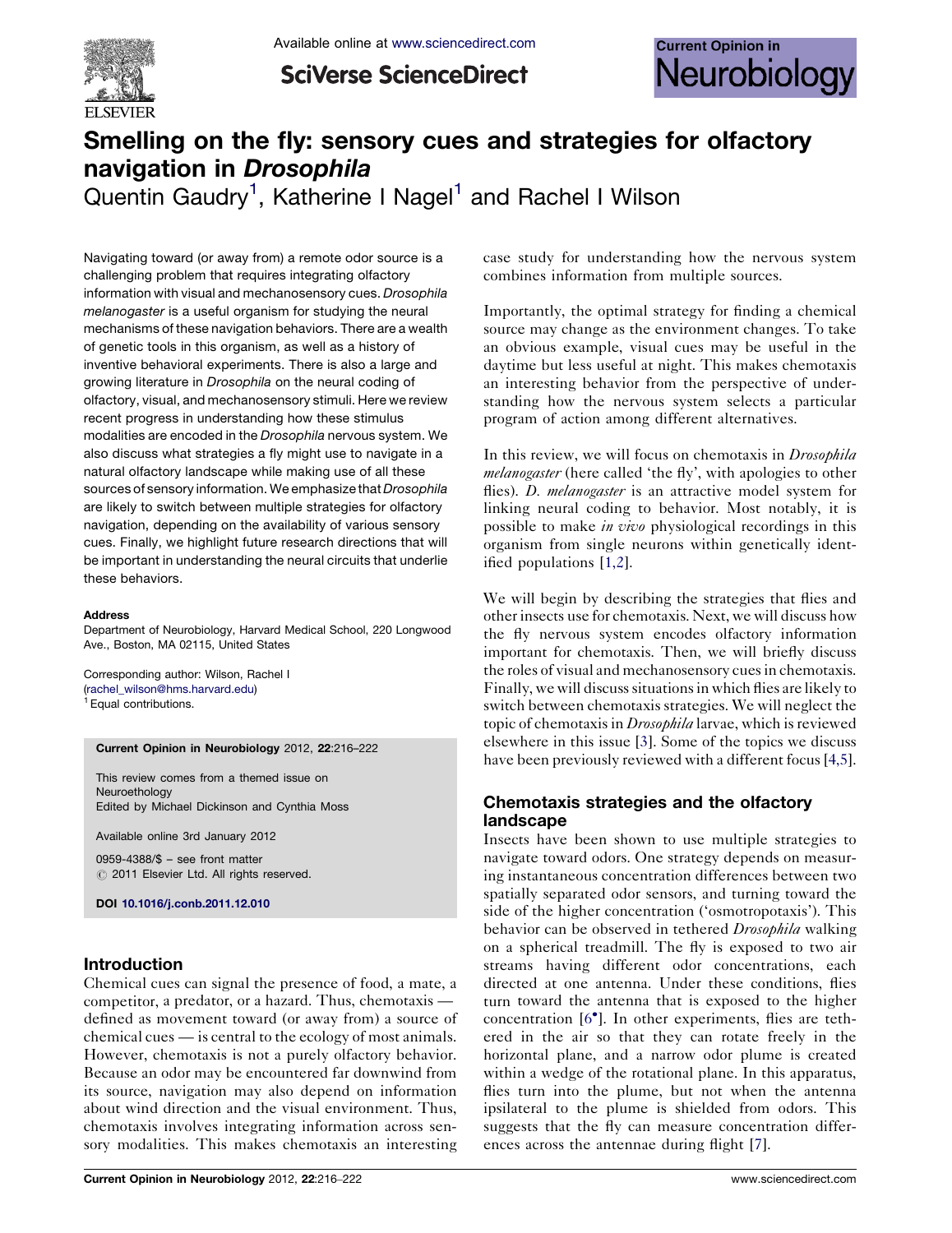Osmotropotaxis is clearly important for chemotaxis in some insects, because spatially reversing the antennae of a locust (by crossing and fixing the antennae) hinders their ability to navigate toward the odor source in an airborne plume [[8\]](#page-4-0). However, eliminating osmotropotaxis generally disrupts but does not abolish odor tracking in freely behaving animals [8–[10](#page-4-0)]. This implies that animals rely on multiple strategies for tracking odors.

A second strategy involves flying upwind when an odor is sensed. This behavior is known as 'optomotor anemotaxis', and has been studied most extensively in moths, although similar behaviors have also been observed in *Drosophila*. On encountering an odor plume, both moths and flies in flight will turn and surge upwind [\[11](#page-4-0)–17]. When the plume is lost, moths switch to crosswind flight, which may help them track the unpredictable meandering of a plume [\[14,15,17,18\]](#page-4-0). It is not clear whether *Drosophila* engage in crosswind flight under the same circumstances. Anecdotal evidence suggests that flying and walking *Drosophila* produce zigzag movements when approaching an odor, suggestive of crosswind movement [\[19](#page-5-0)]. However, *Drosophila* can fly upwind in both continuous and pulsed odor streams [[20](#page-5-0)<sup>°</sup>[,21\]](#page-5-0), unlike moths which do not fly upwind in a continuous stream. It has also been reported that tethered flying *Drosophila* will orient into continuous plumes, or plumes pulsed at high frequencies, but not plumes pulsed at low frequencies [\[22](#page-5-0)]. In the future, it will be important to clarify how *Drosophila* respond to temporal fluctuations in odor concentration, and how this promotes navigation.

The current natural statistics of the olfactory landscape influence what navigation strategies will be most successful at a given moment. For a flying insect, the olfactory landscape is often dominated by temporal fluctuations in odor concentration. These temporal fluctuations are governed by the physics of turbulent airflow [\[18,23,24](#page-5-0)]. Importantly, the statistics of temporal fluctuations change as one approaches the odor source. For example, fluctuations tend to be largest close to the odor source, where wandering motions of the air break up the odor into concentrated filaments. Concentration fluctuations decrease as one moves downwind, both because odor filaments are broken into smaller pieces, and because diffusion moves odor into nearby patches of air [\[23,25\]](#page-5-0). It would be useful for a flying insect to take account of these systematic changes in temporal fluctuations, but it is unclear how much insects actually do this. It is also worth noting that the olfactory landscape can be quite different close to the ground. Specifically, rapid temporal fluctuations in odor concentration are reduced when the odor source is near ground level [[23,25\]](#page-5-0). For this reason, different statistical features of the olfactory landscape (such as slow temporal modulations, or spatial gradients) may become relatively more important for walking insects, as compared to flying insects.

#### Neural encoding of odor cues

Thanks to recent advances in genetics and physiology, much is now known about how odor stimuli are encoded in the *Drosophila* brain. A key problem in odor encoding is maintaining sensitivity over a wide range of concentrations. Near an odor source, the instantaneous concentration of an odor can approach saturated vapor, especially at low air speeds. At the same time, the fly olfactory system can also detect very low odor concentrations: peripheral and central neurons have been identified that can respond to trillion-fold dilutions of saturated vapor [[26](#page-5-0)]. How does the olfactory system achieve sensitivity to low concentrations while avoiding saturation at high concentrations?

Several properties of the fly olfactory system promote sensitivity to low odor concentrations. Flies have evolved a cohort of odorant receptors with a relatively high affinity for ligands with behavioral relevance. Specifically, receptors with high affinity for fruit odors and social odors appear to be over-represented [[27](#page-5-0)<sup>°</sup>[,28\]](#page-5-0). Additional mechanisms that promote sensitivity are found in the antennal lobe, where olfactory receptor neuron (ORN) axons terminate (Figure 1). Here, all the ORNs that express the same odorant receptor converge on the same postsynaptic projection neurons (PNs). Convergence should increase sensitivity, and indeed the number of ORNsthat converges on a glomerulusseemsto grow with the importance of their cognate ligands. For example,





Organization of the early olfactory system in Drosophila. Each olfactory receptor neuron (ORN) typically expresses a single odorant receptor, and all the ORNs that express the same receptor project their axons to the same compartment (glomerulus) in the antennal lobe. There, ORNs make excitatory synapses onto second-order projection neurons (PNs). Each PN dendrite innervates a single glomerulus, and receives direct input from all the ORNs that target that glomerulus. Glomeruli are also interconnected by local neurons (LNs), most of which are GABAergic. The major target of GABAergic inhibition in each glomerulus is the ORN axon terminal.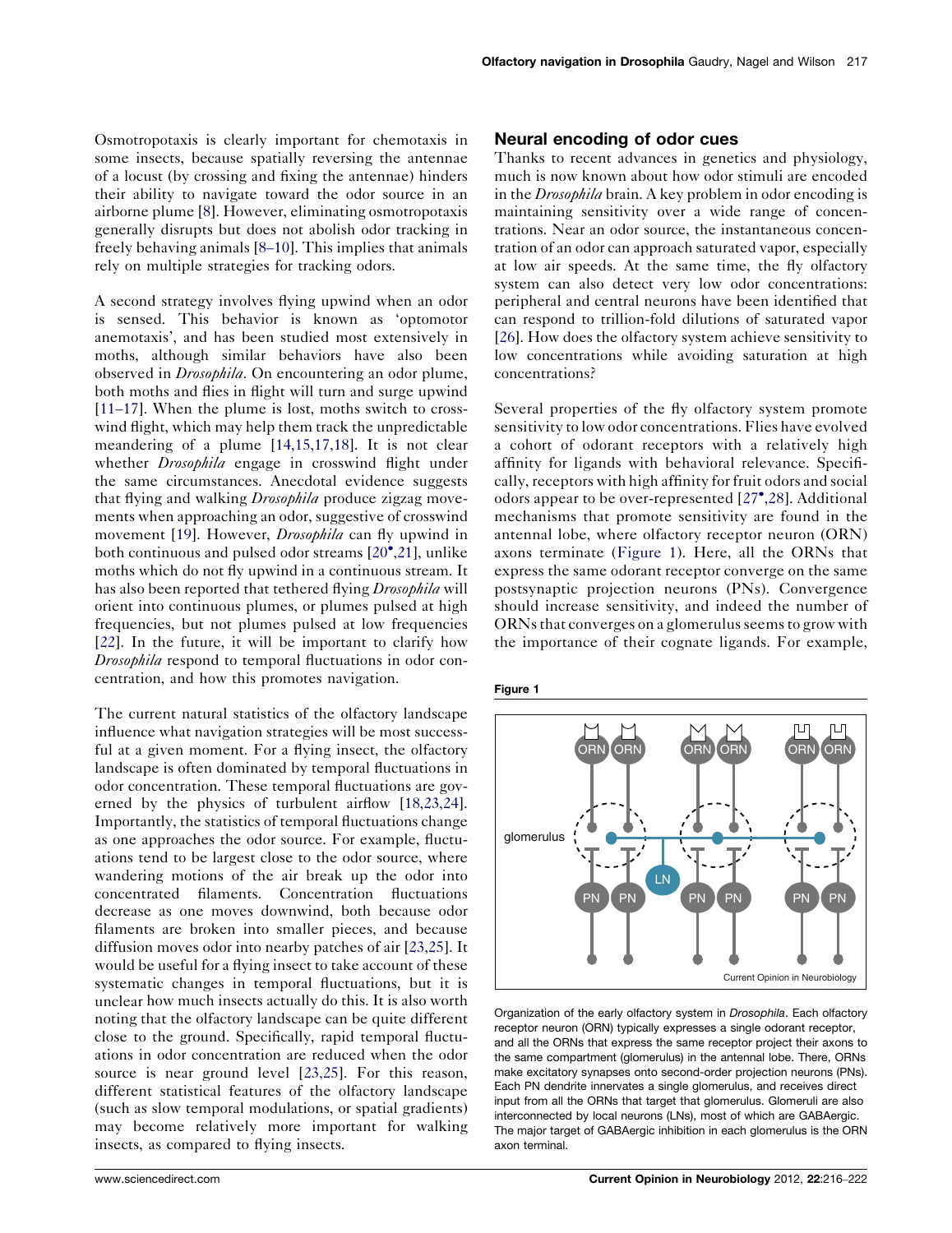pheromone-sensitive glomeruli are innervated by unusually large numbers of converging ORNs [\[28,29](#page-5-0)]. Also, in a related *Drosophila* species, which lays eggs exclusively on morinda fruit, the glomerulus most sensitive to morinda volatiles is innervated by a particularly large number of ORNs [\[30\]](#page-5-0). The synapses from ORNs onto PNs are unusually strong and reliable, further promoting sensitivity [[31\]](#page-5-0).

Sensitivity can easily lead to saturation, but mechanisms that prevent saturation are also found at several levels of the olfactory system. Prolonged exposure to high concentrations of odor produces adaptation in ORN firing rates [\[32,33\]](#page-5-0). After adaptation, ORN transduction currents are both smaller and slower, as if the concentration of ligand were lower than it actually is [[34](#page-5-0)<sup>°</sup>]. Mechanisms that prevent saturation are also present in the antennal lobe. First, ORN-to-PN synapses become weaker when ORNs are stimulated to fire at high rates [[31\]](#page-5-0). Some of this depression may reflect depletion of synaptic vesicles from ORN axon terminals. Vesicular release probability at these synapses is unusually high, and thus vesicles should be easily depleted [[31\]](#page-5-0). In addition, high odor concentrations tend to drive more activity in GABAergic interneurons [\[35](#page-5-0)], which further decreases the gain of ORNto-PN synapses [\[36,37\]](#page-5-0). GABAergic inhibition tends to prevent saturation of PN firing rates, and helps ensure that even intense stimuli remain discriminable [\[26,38\]](#page-5-0).

As noted above, the olfactory system would benefit from encoding rapid temporal fluctuations in odor concentration. The Drosophila olfactory system is well suited for this: fly ORNs can encode concentration fluctuations up to  $\sim$ 10 Hz [\[34](#page-5-0)°[,39\]](#page-5-0). At the next level of encoding, in the antennal lobe, PN spike trains emphasize the high-frequency temporal information found in ORN responses, because PNs preferentially respond to rapid onsets in ORN activity [\[40](#page-5-0)]. This in turn depends both on the properties of the synapse from ORNs to PNs [[31\]](#page-5-0) and on inhibition from GABAergic interneurons [\[26,41](#page-5-0)]. Blockade of GABAergic inhibition in the antennal lobe has been shown to reduce the ability of moth PNs to encode rapid fluctuations in pheromone stimuli, and to inhibit moths from correctly tracking pheromone plumes [\[42](#page-5-0)].

The circuit mechanisms that allow *Drosophila* to detect concentration differences across the antennae are mysterious. This is because the vast majority of ORNs project bilaterally to both the ipsilateral and contralateral antennal lobes [\[43](#page-5-0)]. Furthermore, these bilateral ORNs synapse onto ipsilateral and contralateral PNs with equal connection probability [[44\]](#page-5-0) and similar synaptic strength [\[31](#page-5-0)]. One possibility is that asymmetric ORN stimulation could recruit asymmetric GABAergic inhibition. This is supported by a recent study of a glomerulus specialized for detecting pheromones in *Drosophila* [[45](#page-5-0)]. Using calcium imaging, this study found that responses in this glomerulus are asymmetric, and that GABAergic inhibition is important for this asymmetry. However, this study found no asymmetry for other glomeruli, which is puzzling, because flies can lateralize a variety of non-pheromonal odors [\[6](#page-4-0)°[,7](#page-4-0)].

Most of the studies on olfactory encoding in the Drosophila brain have used relatively static odor presentations. However, in the natural environment, odor concentration often fluctuates rapidly. In the future, it will be important to understand how neurons in the brain respond to rapidly fluctuating stimuli, especially because many of the mechanisms that shape PN odor responses — including synaptic depression and GABAergic inhibition — are timedependent processes.

## Visual contributions to chemotaxis

Insects often rely heavily on visual cues for chemotaxis, particularly in flight. An important visual cue is large-scale optic flow, produced when the fly moves relative to the ground — either under its own power, or when displaced by wind. Optic flow provides the most reliable infor-mation about groundspeed [\[4,46,47](#page-4-0)]. Optic flow can also provide information about wind direction. If an insect is flying straight upwind, it perceives optic flow purely along itslongitudinal axis, but if the fly deviates from its upwind course, it will perceive a translational component to the optic flow and can turn accordingly to correct its trajectory [\[4](#page-4-0)].

Optic flow processing in the early visual system of the fly has been well characterized in the blowfly *Calliphora* [\[48\]](#page-5-0) [\(Figure](#page-3-0) 2). Optic flow-sensitive neurons appear to be tuned for the axes of rotation that a fly is most likely to experience during flight [\[49](#page-5-0)]. Neurons responsive to optic flow have recently been discovered in Drosophila [\[50](#page-5-0)–55]. These studies not only confirm the generality of the findings in *Calliphora*, but are also beginning to go beyond the *Calliphora* literature in unraveling the circuit mechanisms of optic flow processing.

In addition to allowing flies to maintain constant ground speed, visual objects also serve as landmarks to orient flies during odor tracking. Indeed, in some contexts, visual landmarks can be critical. In a uniformly illuminated arena without visual texture, freely flying flies do not move toward an odor source [\[56](#page-6-0)] and tethered flying flies do not actively rotate into an odorized segment of space [\[57](#page-6-0)]. However, when a wide-field visual pattern is added to the same arena, flies now move toward the odor source [\[56,57\]](#page-6-0). In these experiments, ambient air speeds were low, and thus there may have been no reliable air flow cues to indicate the direction of the odor source. By contrast, in other experiments where air speeds were higher but the arena was nearly dark, tethered flying flies reliably turned upwind to face the odor source, implying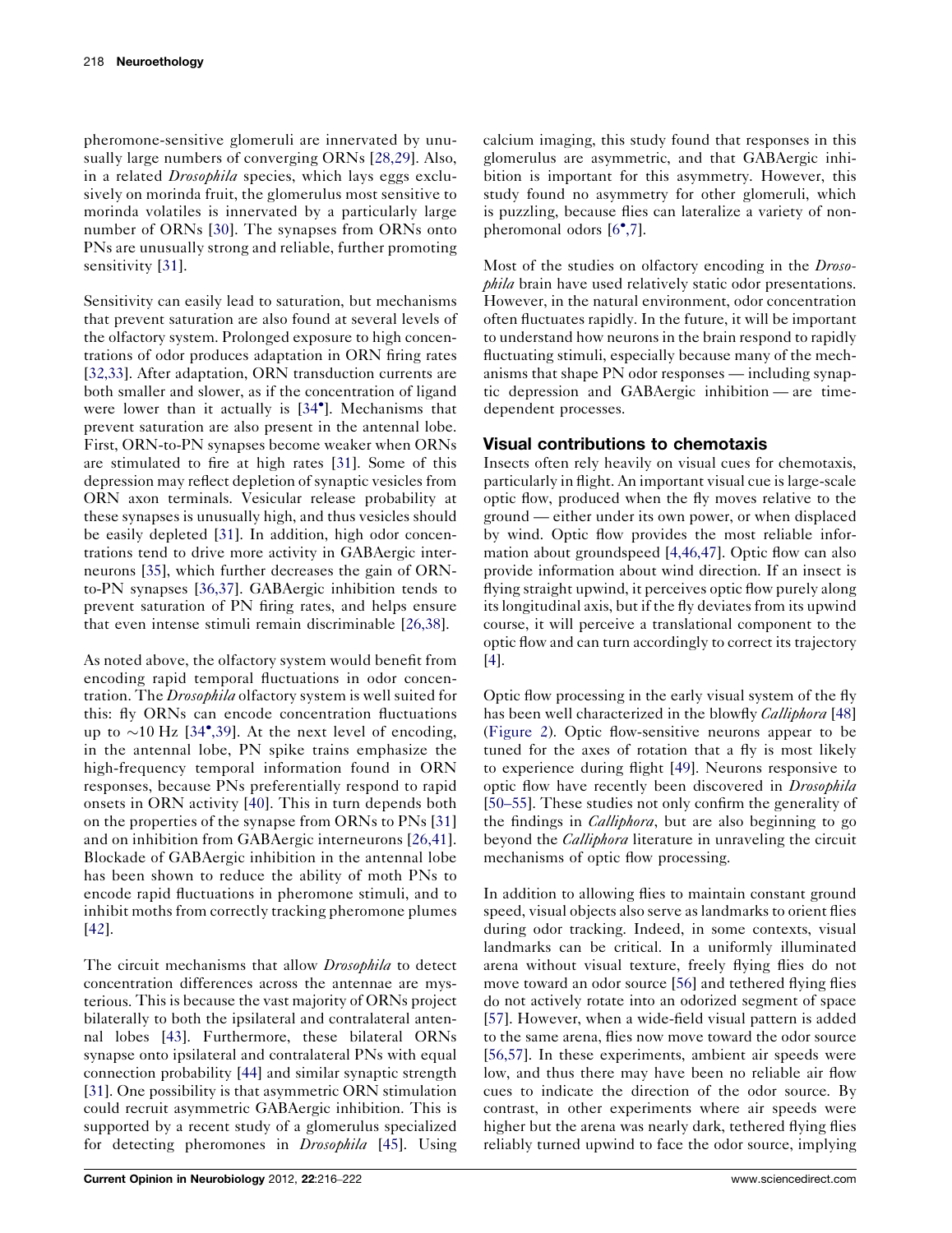<span id="page-3-0"></span>



Organization of the wide-field visual motion processing system in Drosophila. The optic lobe is thought to contain an array of elementary motion detectors, each of which receives input from two adjacent photoreceptor sites. In algorithmic terms, each elementary motion detector consists of two arms, each of which low-pass filters the luminance at one site, and then multiplies it by the unfiltered luminance at the adjacent site (schematized by  $\tau$  and  $\times$ ). The output of the detector is the difference between the two arms, which will be sensitive to the direction of motion. The cellular components of the elementary motion detectors have not yet been identified. Individual lobula plate tangential cells (LPTCs) are thought to integrate excitatory input from an array of elementary motion detectors which have the same preferred direction, and which are arranged along one axis of the retina (horizontal or vertical). This creates selectivity for horizontal or vertical global translational motion. Interconnections among LPTCs broaden their receptive fields, and also confer selectivity for rotational motion. Such wide-field motion patterns tend to arise in the context of self-movement, rather than the movement of an object in the environment. See [[48](#page-5-0)] for a comprehensive review. Note that this wide-field motion processing system is distinct from the small motion detection system reviewed elsewhere in this issue [[70\]](#page-6-0).

that vision is not absolutely required for flies to orient toward an odor [[58\]](#page-6-0).

## Mechanosensory contributions to chemotaxis

Although flying flies are thought to rely mainly on vision for determining wind direction, wind can also be sensed using the antennae. Each antenna contains a mechanosensitive structure known as Johnston's organ (JO) [\[59](#page-6-0)]. A feather-like structure on the antenna (called the arista) acts as a sail which makes the antenna sensitive to small air velocities. The arista also confers direction-selectivity on JO, because air velocity vectors that are perpendicular to the arista are most effective at displacing it [[60\]](#page-6-0). The two arista on either side of the head are angled in different directions, and so a fly should be able to compute both the direction and the magnitude of the wind by combining information from the two JOs (Figure 3).

Behavioral experiments demonstrate that flies use JO to obtain information about wind direction. First, there is indirect evidence that flies make an initial estimate of

wind direction before taking flight. This estimate would have to rely on mechanosensory rather than visual information [\[4,61\]](#page-4-0). Second, tethered flies flying in the dark orient upwind (a behavior known as 'anemotaxis'), and this behavior is impaired when the antennae are stabilized, implicating JO [\[62](#page-6-0)].

Odors promote anemotaxis: freely flying Drosophila tend to turn upwind in response to an odor  $[20^{\circ}]$  $[20^{\circ}]$ , as do freely rotating tethered flies, and this is abolished by clipping the arista [\[58](#page-6-0)]. This implies that JO is necessary for directing the turn. (Another study using a similar tethered paradigm found that manipulating JO had a more modest effect [[7\]](#page-4-0), but this study used much lower air speeds and a smaller odor plume, thereby likely minimizing air speed cues but also providing spatial olfactory cues.)

Johnston's organ neurons (JONs), like ORNs, are capable of both high sensitivity and wide dynamic range. This is due in part to a diversity of JON types: calcium imaging experiments suggest that different JONs have different sensitivities. Namely, some JONs are only recruited by 'sound' (high-frequency, low-amplitude air movements) whereas other JONs are only recruited by 'wind' (lowfrequency, high-amplitude air movements)[\[60\]](#page-6-0) (Figure 3). In order to better understand how mechanosensory cues

## Figure 3



Organization of the wind sensing system in Drosophila. Wind-sensitive neurons are located in Johnston's organ, which senses the movement of the most distal antennal segment relative to the rest of the antenna. This figure schematizes one pair of Johnston's organs as viewed from above the dorsal side of the fly's head. The dashed line represents the plane of the arista, a feather-like structure which protrudes from the distal antennal segment. Wind pushing on the arista rotates the distal antennal segment, and this stretches the dendrites of one population of neurons within Johnston's organ while compressing the dendrites of the opponent population in the same organ. In this diagram, wind pointing toward the rear of the fly (arrowhead) is rotating the arista as indicated by the arrows, thereby stretching (exciting) population 1 and compressing (inhibiting) population 2. The magnitude of aristal movement should depend on both the velocity and direction of air movement. Each population of Johnston's organ neurons is thought to contain cells tuned to high-frequency (h) and low-frequency (l) movement.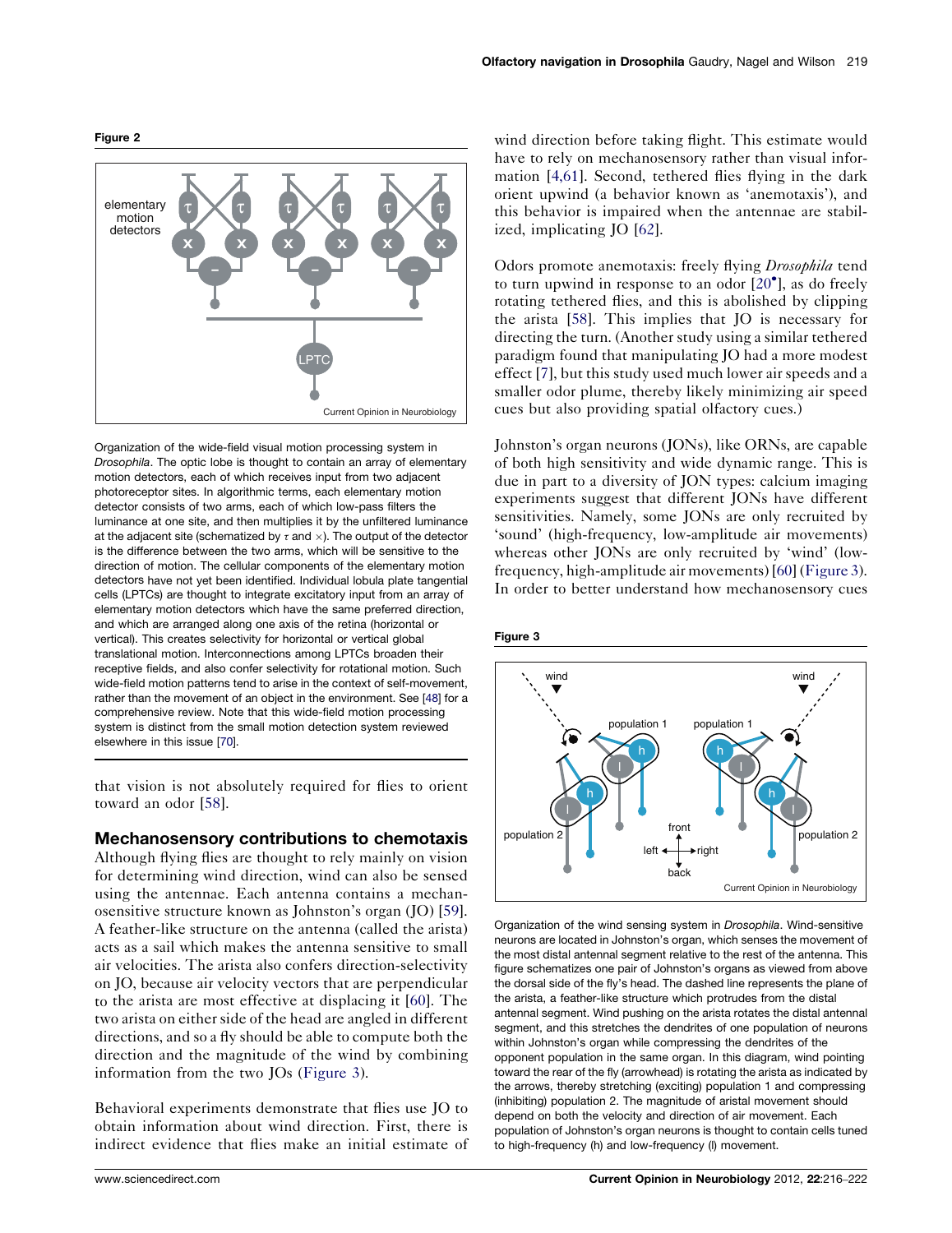<span id="page-4-0"></span>are encoded in *Drosophila*, it will be important to clarify these differences among JON types, and also to characterize how mechanosensory cues are encoded by the central neurons that receive input from JONs.

Although JO is likely to contribute most to sensing wind when flies are standing on the ground, it may also play a role in flight. In flight, the arista moves in response to the fly's own wing beats [[63\]](#page-6-0). If the fly is turning, then the wing contralateral to the turn should be beating with a larger amplitude, and so the JO contralateral to the turn will be more strongly activated. If each JO tends to suppress the amplitude of wing beats on the side of the body which is opposite to that JO, this would tend to stabilize and amplify turning maneuvers [[63\]](#page-6-0). Because each JO responds preferentially to contralateral wind [\[60](#page-6-0)], JO suppression of wing beat amplitudes on the opposite side of the body could also promote upwind turning in flight  $[63]$  $[63]$ .

## Switching between navigation strategies

Because natural olfactory environments are complex and constantly changing, flies are likely to use multiple sensory cues to navigate toward attractive odors. Which strategy is most useful depends on which cues are available. For instance, if spatial concentration gradients of an odor are not sufficiently steep to support osmotropotaxis, flies may rely more on the statistics of temporal fluctuations or on wind direction. Conversely, if temporal fluctuations are minimal (near the ground, for example), flies may rely more heavily on osmotropotaxis.

To take another example, flies may also switch strategies when the wind switches from a constant direction to a shifting pattern. If the wind direction is relatively constant, then the best way to find the plume may be to fly crosswind. However, if the wind direction is shifting, then it may be more useful to fly upwind or downwind, because the crosswind extent of the plume will be larger than its downwind extent [4,64]. Indeed, a fly flying in a wind tunnel tends to fly crosswind when the wind direction is constant, but upwind when the wind is shifting [[65\]](#page-6-0).

Much of the conceptual interest of chemotaxis lies in understanding how multimodal sensory cues are integrated, and how the organism can switch between different behavioral programs in response to changing cues. To tackle this problem, one would need to know which neurons combine multimodal cues and control the switch in behavioral programs. While such neurons currently remain elusive, the future for such endeavors in Droso*phila* is promising. For vision  $[50-55]$  $[50-55]$  and olfaction  $[66 [66-$ [68\]](#page-6-0), sensory neurons up to or beyond the third layer of sensory processing have been characterized, and genetic markers for these neurons have been identified. Windsensitive neurons and their targets in the brain are also beginning to be characterized in detail [[60,69](#page-6-0)]. New

optical and genetic techniques are allowing researchers to map connected circuits reaching from the sensory periphery to the thoracic ganglion [\[68](#page-6-0)]. While the study of olfactory navigation in Drosophila currently lags behind the study of chemotaxis in other well-characterized insects, the unique advantages of the *Drosophila* preparation should lead to many exciting new discoveries in the years to come.

## Acknowledgements

We are grateful to Allison E. Baker, Elizabeth J. Hong, and Brendan P. Lehnert for useful comments on the manuscript. R.I.W. is supported by a research project grant from the NIH (R01 DC008174) and an HHMI Early Career Scientist Award.

## References and recommended reading

Papers of particular interest, published within the period of review, have been highlighted as:

- of special interest
- 1. Hallem EA, Carlson JR: The odor coding system of Drosophila. Trends Genet 2004, 20:453-459.
- 2. Olsen SR, Wilson RI: Cracking neural circuits in a tiny brain: new approaches for understanding the neural circuitry of Drosophila. Trends Neurosci 2008, 31:512-520.
- 3. Gomez-Marin A, Louis M: Active sensation during orientation behavior in the Drosophila larva: more sense than luck. Curr Opin Neurobiol 2012, 22:208-215.
- 4. Carde RT, Willis MA: Navigational strategies used by insects to find distant, wind-borne sources of odor. J Chem Ecol 2008, 34:854-866.
- 5. Gomez-Marin A, Duistermars BJ, Frye MA, Louis M: Mechanisms of odor-tracking: multiple sensors for enhanced perception and behavior. Front Cell Neurosci 2010, 4:6.
- 6. Borst A, Heisenberg M: Osmotropotaxis in Drosophila
- melanogaster. J Comp Physiol A 1982, 147:479-484

• melanogaster. J Comp Physiol A 1982, 147:479-484.<br>This elegant study showed that flies walking on a spherical treadmill can detect which of their antennae is sensing a higher concentration of odorant, and that they tend to turn toward the more intensely stimulated antenna.

- 7. Duistermars BJ, Chow DM, Frye MA: Flies require bilateral sensory input to track odor gradients in flight. Curr Biol 2009, 19:1301-1307.
- 8. Kennedy JS, Moorehouse JE: Laboratory observations on locust responses to wind-borne grass odour. Entomol Exp Appl 1969, 12:487-503.
- 9. Hangartner W: Spezität und Inaktivierung des Spurpheromons von Lasius fuliginosus (Latr.) und Orientierung der<br>Arbeiterinnen im Duftfeld. *Z Vergl Physiol* 1967, 57:103-136.
- 10. Porter J, Craven B, Khan RM, Chang SJ, Kang I, Judkewitz B, Volpe J, Settles G, Sobel N: Mechanisms of scent-tracking in humans. Nat Neurosci 2007, 10:27-29.
- 11. Kennedy JS, Ludlow AR, Sanders CJ: Guidance of flying male moths by wind-borne sex pheromone. Physiol Entomol 1981, 6:395-412.
- 12. Willis MA, Baker TC: Effects of intermittent and continuous pheromone stimulation on the flight behaviour of the oriental fruit moth, Grapholita molesta. Physiol Entomol 1984, 9:341-358.
- 13. Baker TC, Willis MA, Haynes KF, Phelan PL: A pulsed cloud of sex pheromone elicits upwind flight in male moths. Physiol Entomol 1985, 10:257-265.
- 14. Mafra-Neto A, Cardé RT: Fine-scale structure of pheromone plumes modulates upwind orientation of flying moths. Nature 1994, 369:142-144.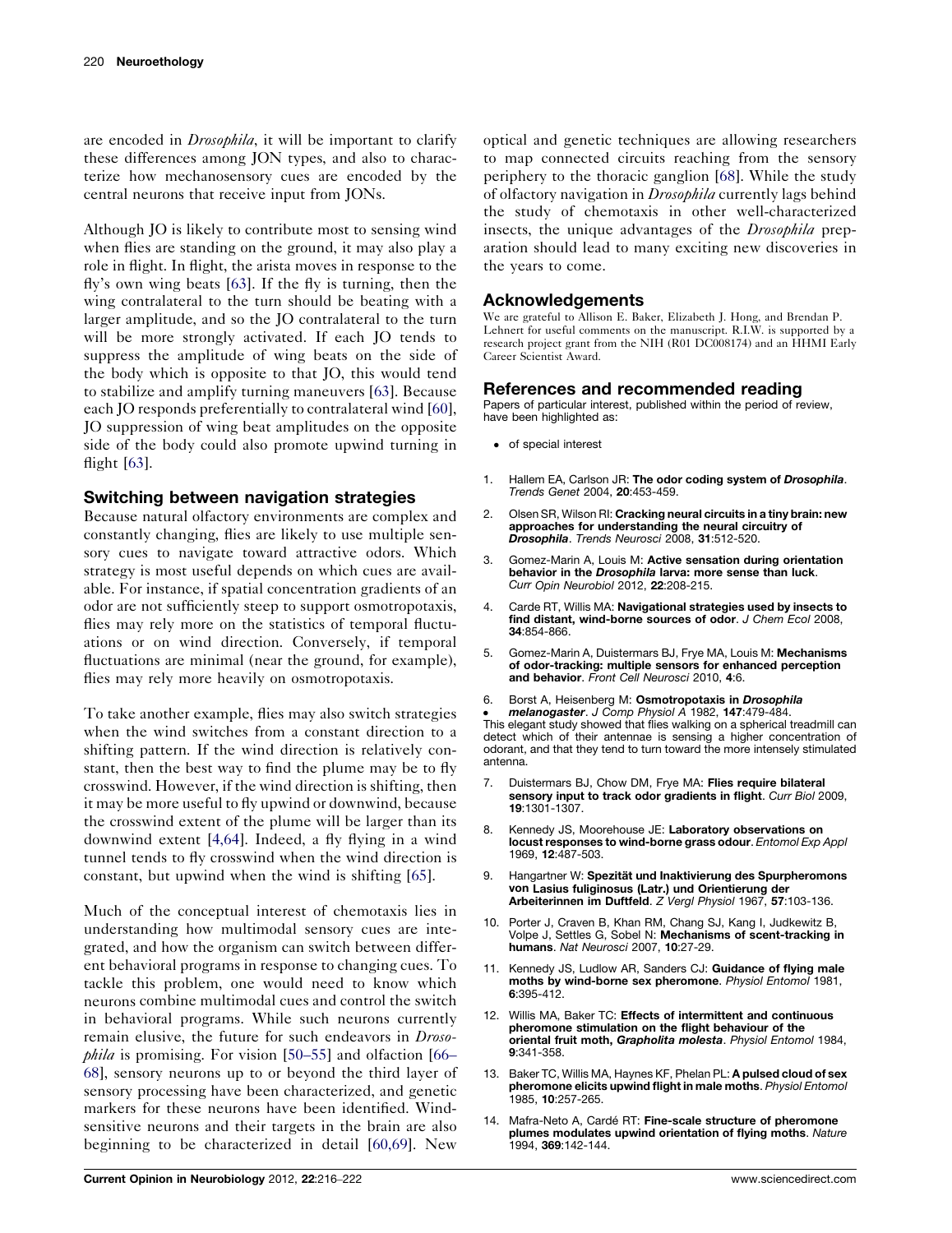- <span id="page-5-0"></span>15. Vickers NJ, Baker TC: Reiterative responses to single strands of odor promote sustained upwind flight and odor source location by moths. Proc Natl Acad Sci U S A 1994, 91:5756-5760.
- 16. Marsh D, Kennedy JS, Ludlow AR: An analysis of anemotactic zigzagging flight in male moths stimulated by pheromone. Physiol Entomol 1978, 3:221-240.
- 17. David CT, Kennedy JS, Ludlow AR: Finding of a sex pheromone source by gypsy moths released in the field. Nature 1983, 303:804-806.
- 18. Murlis J, Willis MA, Cardé RT: Spatial and temporal structures of **pheromone plumes in fields and forests**. *Physiol Entomol* 2000,<br>**25**:211-222.
- 19. Barrows WM: The reactions of the pomace fly, Drosophila ampelophia loew, to odorous substances. J Exp Zool 1907, 4:515-537.
- 20. Budick SA, Dickinson MH: Free-flight responses of
- $\bullet$ Drosophila melanogaster to attractive odors. J Exp Biol 2006, 209:3001-3017.

This study carefully tracked freely flying flies in a wind tunnel, and found that when flies encounter a plume of odor they tend to turn upwind, whereas when they lose the plume they tend to fly crosswind.

- 21. Kellogg FE, Frizel DE, Wright RH: The olfactory guidance of flying insects. IV. Drosophila. Can Entomol 1962, 94:884-888.
- 22. Krishnan P, Duistermars BJ, Frye MA: Odor identity influences tracking of temporally patterned plumes in Drosophila. BMC Neurosci 2011, 12:62.
- 23. Fackrell JE, Robins AG: Concentration fluctuations and fluxes in plumes from point sources in a turbulent boundary layer. J Fluid Mech 1982, 117:1-26.
- 24. Mylne KR, Mason PJ: Concentration fluctuation measurements in a dispersing plume at a range of up to 1000 m. Q J R Meterol Soc 1991, 117:177-206.
- 25. Crimaldi JP, Wiley MB, Koseff JR: The relationship between mean and instantaneous structure in turbulent passive scalar plumes. J Turbulence 2002, 3:014.
- 26. Olsen SR, Bhandawat V, Wilson RI: Divisive normalization in olfactory population codes. Neuron 2010, 66:287-299.
- 27. Hallem EA, Carlson JR: Coding of odors by a receptor repertoire. Cell 2006, 125:143-160.

- This important study described the odor tuning of a large fraction of all the ORN types in the antennae. These data showed that ORNs are diverse in their odor preferences and in their degree of selectivity. ORNs that are preferentially responsive to fruit odors appear to be over represented.

- 28. van der Goes van Naters W, Carlson JR: Receptors and neurons for fly odors in Drosophila. Curr Biol 2007, 17:606-612.
- 29. Shanbhag SR, Muller B, Steinbrecht RA: Atlas of olfactory organs of Drosophila melanogaster. 1. Types, external organization, innervation, and distribution of olfactory sensilla. Int J Insect Morphol Embryol 1999, 28:377-397.
- 30. Dekker T, Ibba I, Siju KP, Stensmyr MC, Hansson BS: Olfactory shifts parallel superspecialism for toxic fruit in Drosophila melanogaster sibling, D. sechellia. Curr Biol 2006, 16:101-109.
- 31. Kazama H, Wilson RI: Homeostatic matching and nonlinear amplification at genetically-identified central synapses. Neuron 2008, 58:401-413.
- 32. de Bruyne M, Clyne PJ, Carlson JR: Odor coding in a model olfactory organ: the Drosophila maxillary palp. J Neurosci 1999, 19:4520-4532.
- 33. de Bruyne M, Foster K, Carlson JR: Odor coding in the Drosophila antenna. Neuron 2001, 30:537-552.
- 34. Nagel KI, Wilson RI: **Biophysical mechanisms underlying**  $\bullet$ olfactory receptor neuron dynamics. Nat Neurosci 2011, 14:208-216.

This study simultaneously measured transduction currents and spikes from individual ORNs. The results showed that adaptation in ORN transduction makes ORN odor responses slower as well as smaller. Also, the speed of transduction depends on the ORN and the odor, but that the fastest responses can track most of the fast odor fluctuations in natural plumes. Spikes are preferentially driven by rapid increases in transduction, meaning that spikes preferentially transmit high-frequency fluctuations.

- 35. Sachse S, Rueckert E, Keller A, Okada R, Tanaka NK, Ito K, Vosshall LB: Activity-dependent plasticity in an olfactory circuit. Neuron 2007, 56:838-850.
- 36. Olsen SR, Wilson RI: Lateral presynaptic inhibition mediates gain control in an olfactory circuit. Nature 2008, 452:956-960.
- 37. Root CM, Masuyama K, Green DS, Enell LE, Nassel DR, Lee CH, Wang JW: **A presynaptic gain control mechanism fine-tunes**<br>**olfactory behavior**. Ne*uron* 2008, 59:311-321.
- 38. Luo SX, Axel R, Abbott LF: Generating sparse and selective third-order responses in the olfactory system of the fly. Proc Natl Acad Sci U S A 2010, 107:10713-10718.
- 39. Schuckel J, Torkkeli PH, French AS: Two interacting olfactory transduction mechanisms have linked polarities and dynamics in Drosophila melanogaster antennal basiconic sensilla neurons. J Neurophysiol 2009, 102:214-223.
- 40. Bhandawat V, Olsen SR, Schlief ML, Gouwens NW, Wilson RI: Sensory processing in the Drosophila antennal lobe increases the reliability and separability of ensemble odor representations. Nat Neurosci 2007, 10:1474-1482.
- 41. Wilson RI, Laurent G: Role of GABAergic inhibition in shaping odor-evoked spatiotemporal patterns in the Drosophila antennal lobe. J Neurosci 2005, 25:9069-9079.
- 42. Lei H, Riffell JA, Gage SL, Hildebrand JG: Contrast enhancement of stimulus intermittency in a primary olfactory network and its behavioral significance. J Biol 2009, 8:21.
- 43. Stocker RF, Lienhard MC, Borst A, Fischbach KF: Neuronal architecture of the antennal lobe in Drosophila melanogaster. Cell Tissue Res 1990, 262:9-34.
- 44. Kazama H, Wilson RI: Origins of correlated activity in an olfactory circuit. Nat Neurosci 2009, 12:1136-1144.
- 45. Agarwal G, Isacoff E: Specializations of a pheromonal **glomerulus in the** *Drosophila* **olfactory system**. *J Neurophysiol*<br>2011, **105**:1711-1721.
- 46. David CT: Compensation for height in the control of groundspeed by Drosophila in a new, 'barber's pole' wind tunnel. J Comp Physiol A 1982, 147:485-493.
- 47. Fry SN, Rohrseitz N, Straw AD, Dickinson MH: Visual control of flight speed in Drosophila melanogaster. J Exp Biol 2009, 212:1120-1130.
- 48. Borst A, Haag J, Reiff DF: Fly motion vision. Annu Rev Neurosci 2010, 33:49-70.
- 49. Krapp HG, Hengstenberg R: Estimation of self-motion by optic flow processing in single visual interneurons. Nature 1996, 384:463-466.
- 50. Joesch M, Plett J, Borst A, Reiff DF: Response properties of motion-sensitive visual interneurons in the lobula plate of Drosophila melanogaster. Curr Biol 2008, 18:368-374.
- 51. Chiappe ME, Seelig JD, Reiser MB, Jayaraman V: Walking modulates speed sensitivity in Drosophila motion vision. Curr Biol 2010, 20:1470-1475.
- 52. Joesch M, Schnell B, Raghu SV, Reiff DF, Borst A: ON and OFF pathways in Drosophila motion vision. Nature 2010, 468:300-304.
- 53. Maimon G, Straw AD, Dickinson MH: Active flight increases the **gain of visual motion processing in Drosophila**. Nat Neurosci<br>2010, **13**:393-399.
- 54. Schnell B, Joesch M, Forstner F, Raghu SV, Otsuna H, Ito K, Borst A, Reiff DF: Processing of horizontal optic flow in three visual interneurons of the Drosophila brain. J Neurophysiol 2010, 103:1646-1657.
- 55. Tuthill JC, Chiappe ME, Reiser MB: Neural correlates of illusory motion perception in Drosophila. Proc Natl Acad Sci U S A 2011, 108:9685-9690.